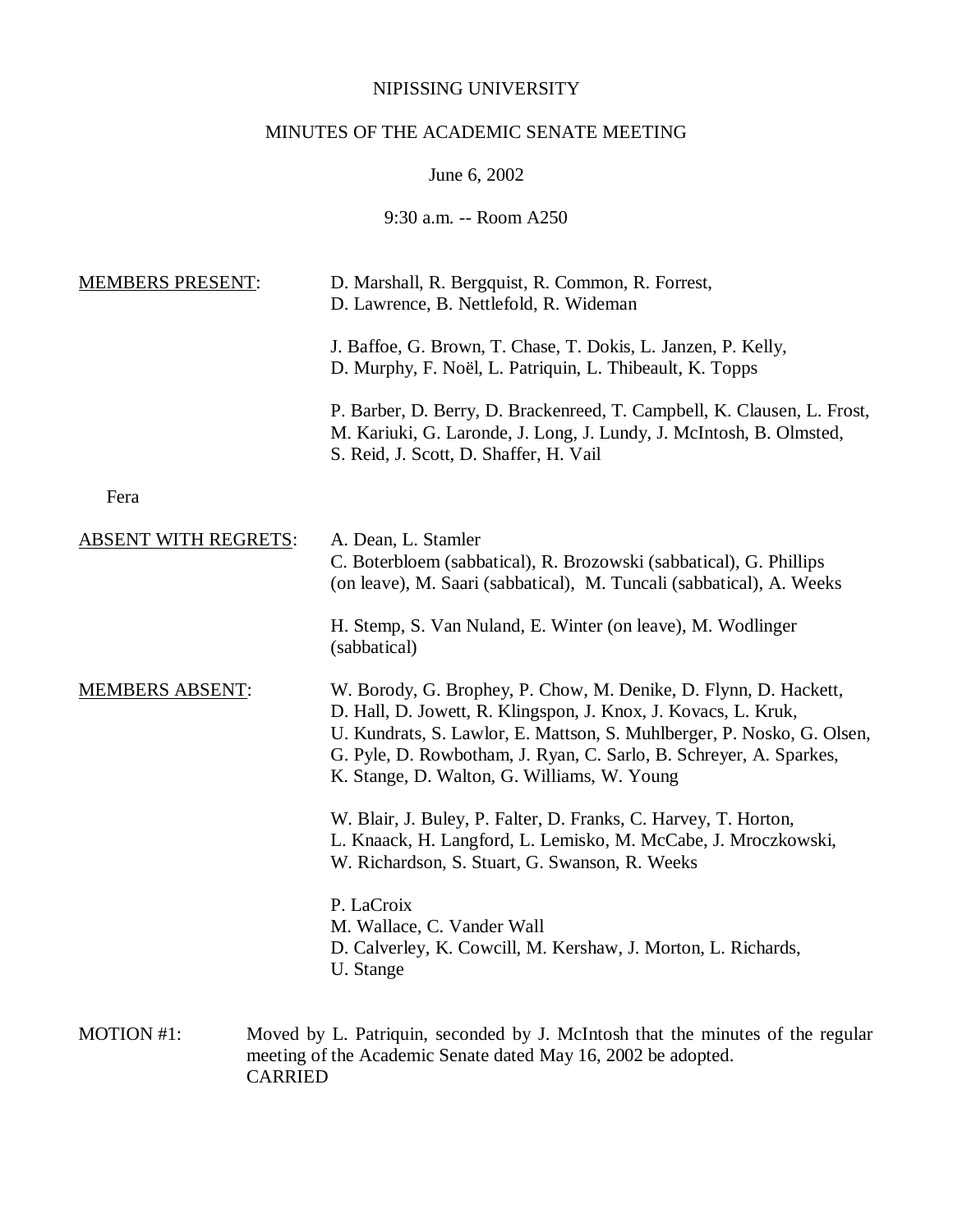## ANNOUNCEMENTS

The President announced that the  $261<sup>st</sup>$  meeting of the Council of Ontario Universities had been hosted by Nipissing University on May 30 & 31. Executive Heads and faculty colleagues who attended the conference were impressed with the campus. Dr. Marshall informed senators that a budget announcement will be made next week. The expectation is that universities will receive full funding for the new students. Commenting briefly about Convocation, the President remarked that the faculty is responsible for students' success. He thanked everyone for a great year and wished all a relaxing and/or productive summer.

Dr. Forrest stated that Nipissing University is in good shape, with new faculty and extra students expected in the double cohort year. He remarked that Nipissing appears to have come of age in its  $10<sup>th</sup>$  year. Dr. Forrest reported that the Workload Committee is toiling ever onward with one more meeting yet to be scheduled. He will prepare a report and ask members to read this document during the summer. The Vice-President announced that Dr. Noël was chosen as the recipient of the Chancellor's Award for Excellence in Research. Senators were informed that Dr. Reid was selected as the new Director of the Brantford campus initiative. A new Research Manager, Bill Radford, has been selected and will begin employment with Nipissing on July 15. The Vice-President emphasized the importance of Convocation as a day for faculty and students and he encouraged faculty to attend the ceremony.

On behalf of the Dean of Arts and Science, Prof. Bergquist announced the dates for the new student orientation and he encouraged faculty to participate. Faculty members were also reminded of the need to submit their book orders for next year.

Dr. Common noted that the government has decided to create an  $11<sup>th</sup>$  Faculty of Education at the University of Ontario Institute of Technology. Trent University, also, will receive a Faculty of Education to become the  $12<sup>th</sup>$  professional school of education in the province. Dr. Marshall stated that Laurentian University will offer its own consecutive BEd program.

The Librarian stated that, this July, the Library would acquire the space occupied by Room A250.

University Curriculum Committee

| <b>MOTION #2:</b> | Moved by R. Common, seconded by L. Frost that the Summary Report of the<br>University Curriculum Committee dated May 10, 2002 be received.<br><b>CARRIED</b>                                                                                      |
|-------------------|---------------------------------------------------------------------------------------------------------------------------------------------------------------------------------------------------------------------------------------------------|
| MOTION #3:        | Moved by R. Common, seconded by G. Laronde that the Senate document entitled<br>"Senate Academic Regulations and Policies, September, 2001", be amended to add<br>CHFS 1005E Introduction to Child and Family Studies.<br><b>CARRIED</b>          |
| <b>MOTION #4:</b> | Moved by R. Common, seconded by G. Laronde that the Senate document entitled<br>"Senate Academic Regulations and Policies, September, 2001", be amended to add<br>a new Bachelor of Arts (General) in Child and Family Studies.<br><b>CARRIED</b> |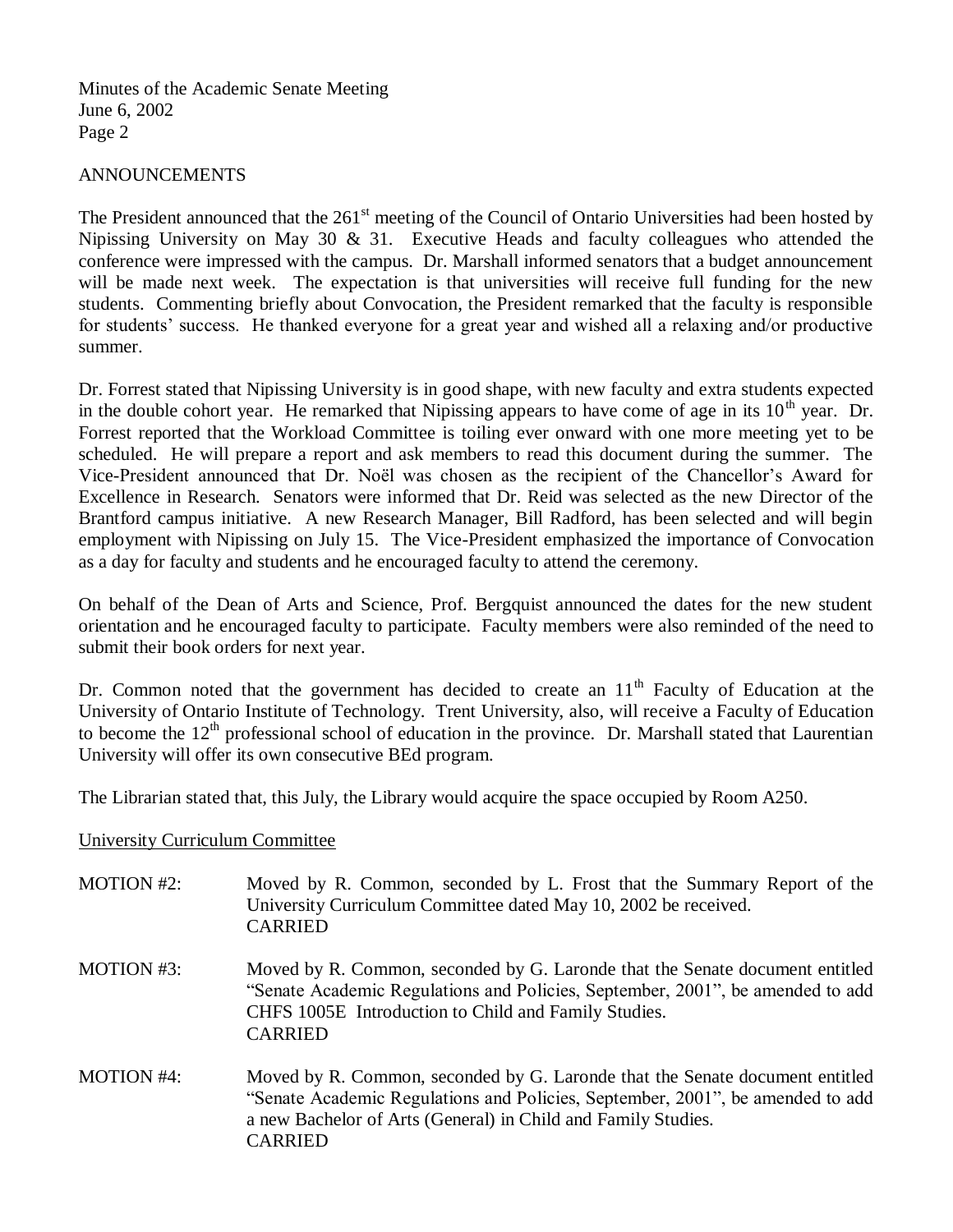- MOTION #5: Moved by R. Common, seconded by R. Bergquist that the Senate document entitled "Senate Academic Regulations and Policies, September, 2001", be amended to add a new Bachelor of Arts (General) in Culture and the Arts. CARRIED
- MOTION #6: Moved by R. Common, seconded by R. Bergquist that the Senate document entitled "Senate Academic Regulations and Policies, September 2001" be amended to add CULT 1005E Introduction to Studies in Culture and the Arts. CARRIED
- MOTION #7: Moved by R. Common, seconded by J. Baffoe that the Senate document entitled "Senate Academic Regulations and Policies, September, 2001", be amended to revise the Bachelor of Business Information Systems program requirements. CARRIED
- MOTION #8: Moved by R. Common, seconded by J. Baffoe that the Senate document entitled "Senate Academic Regulations and Policies, September, 2001", be amended to revise the Bachelor of Business Administration program requirements. CARRIED
- MOTION #9: Moved by R. Common, seconded by J. Baffoe that the Senate document entitled "Senate Academic Regulations and Policies, September, 2001", be amended to revise the Bachelor of Arts in Administrative Studies program requirements. CARRIED
- MOTION #10: Moved by R. Common, seconded by R. Bergquist that Senate consider, as one omnibus motion, Motions #8-#25 of the Curriculum Committee Report dated May 10, 2002. CARRIED

MOTION #8: That the Senate document entitled "Senate Academic Regulations and Policies, September, 2001", be amended to add COSC 3657E Distributed Systems.

MOTION #9: That the Senate document entitled "Senate Academic Regulations and Policies, September, 2001", be amended to delete COSC 4996E Computer Science Placement I.

MOTION #10: That the Senate document entitled "Senate Academic Regulations and Policies, September, 2001", be amended to modify COSC 1657E Operating Systems I.

MOTION #11: That the Senate document entitled "Senate Academic Regulations and Policies, September, 2001", be amended to modify COSC 4107E Interfacing and Communication.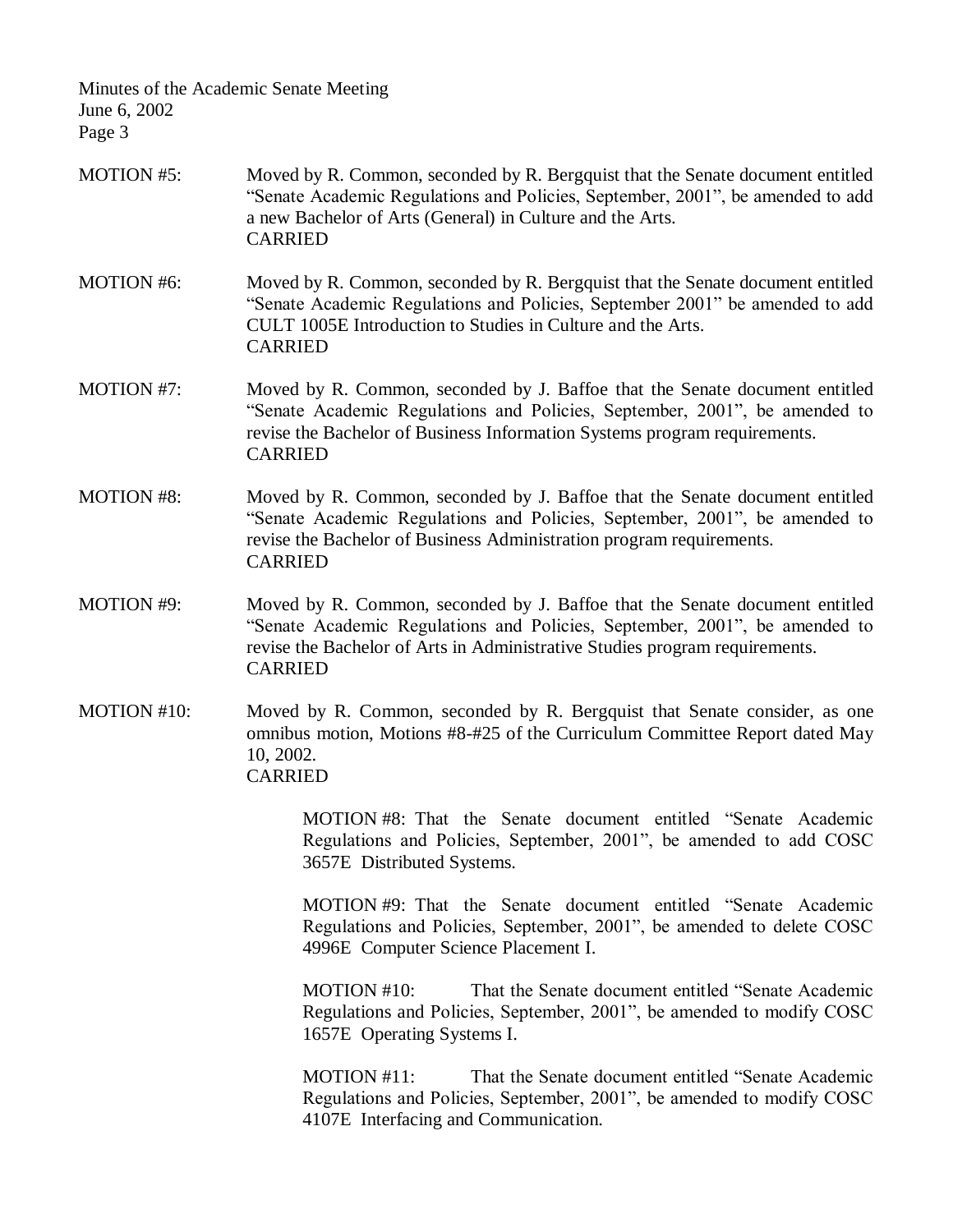> MOTION #12: That the Senate document entitled "Senate Academic Regulations and Policies, September, 2001", be amended to modify COSC 4607E Security and Protection.

> MOTION #13: That the Senate document entitled "Senate Academic Regulations and Policies, September, 2001", be amended to modify COSC 1366E Microcomputer Productivity Tools, COSC 1656E Microcomputer Operating Systems, COSC 2276E Database Management Systems, COSC 2657E Networking I, and COSC 3656 Networking II.

> MOTION #14: That the Senate document entitled "Senate Academic Regulations and Policies, September, 2001", be amended to modify COSC 1606E Database Applications.

> MOTION #15: That the Senate document entitled "Senate Academic Regulations and Policies, September, 2001", be amended to modify COSC 1607E Spreadsheet Applications.

> MOTION #16: That the Senate document entitled "Senate Academic Regulations and Policies, September, 2001", be amended to modify COSC 1901E Introduction to Computer Applications I.

> MOTION #17: That the Senate document entitled "Senate Academic Regulations and Policies, September, 2001", be amended to modify COSC 1902E Introduction to Computer Applications II.

> MOTION #18: That the Senate document entitled "Senate Academic Regulations and Policies, September, 2001", be amended to add COSC 4896E Honours Research I.

> MOTION #19: That the Senate document entitled "Senate Academic Regulations and Policies, September, 2001", be amended to add COSC 4897 Honours Research.

> MOTION #20: That the Senate document entitled "Senate Academic Regulations and Policies, September, 2001", be amended to modify COSC 3997E Computer Science Practicum.

> MOTION #21: That the Senate document entitled "Senate Academic Regulations and Policies, September, 2001", be amended to modify COSC 4997E Computer Science Placement II.

> MOTION #22: That the Senate document entitled "Senate Academic Regulations and Policies, September, 2001", be amended to modify COSC 3606E Database Maintenance.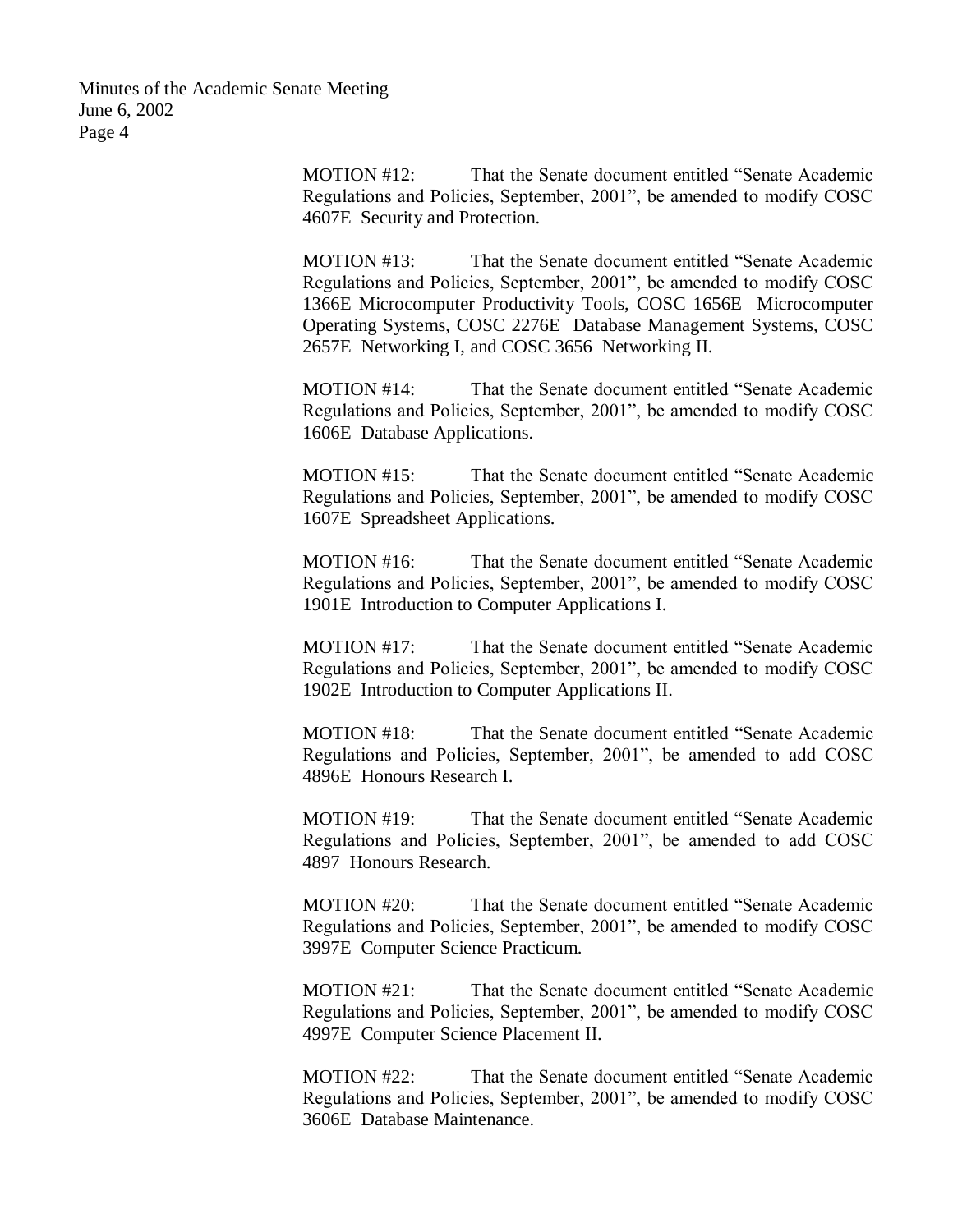> MOTION #23: That the Senate document entitled "Senate Academic Regulations and Policies, September, 2001", be amended to revise Computer Science program requirements.

> MOTION #24: That the Senate document entitled "Senate Academic Regulations and Policies, September, 2001", be amended to delete COSC 0997E Computer Science Practicum.

> MOTION #25: That the Senate document entitled "Senate Academic Regulations and Policies, September, 2001", be amended to bank COSC 4306E Database and Information Retrieval.

- MOTION #11: Moved by R. Common, seconded by P. Barber that Senate approve, as one omnibus motion, Motions #8-#25 of the Curriculum Committee Report dated May 10, 2002 CARRIED
- MOTION #12: Moved by R. Common, seconded by L. Janzen that the Senate document entitled "Senate Academic Regulations and Policies, September, 2001", be amended to add ENGL 2536E Studies in Shakespeare I. CARRIED
- MOTION #13: Moved by R. Common, seconded by L. Janzen that the "Senate Academic Regulations and Policies, September, 2001", be amended to add ENGL 2537E Studies in Shakespeare II. CARRIED

Academic Planning Committee

- MOTION #14: Moved by R. Forrest, seconded by J. Long that the Report of the Academic Planning Committee dated May 21, 2002 be received. CARRIED
- MOTION #15: Moved by R. Forrest, seconded by J. Long that Senate approve the full implementation of two new degree programs – BA (Honours Mathematics – Double Major) and BSc (Honours Mathematics and Computer Science – Double Major) in the Faculty of Arts and Science. CARRIED
- MOTION #16: Moved by R. Forrest, seconded by P. Barber that Senate approve the Academic Quality Review Procedures for 2002, the Summary of Recommendations and Suggestions from the Report of the UPRAC Auditors on Undergraduate Program Reviews at Nipissing University – 1999 and the Program Review Schedule (attachments). CARRIED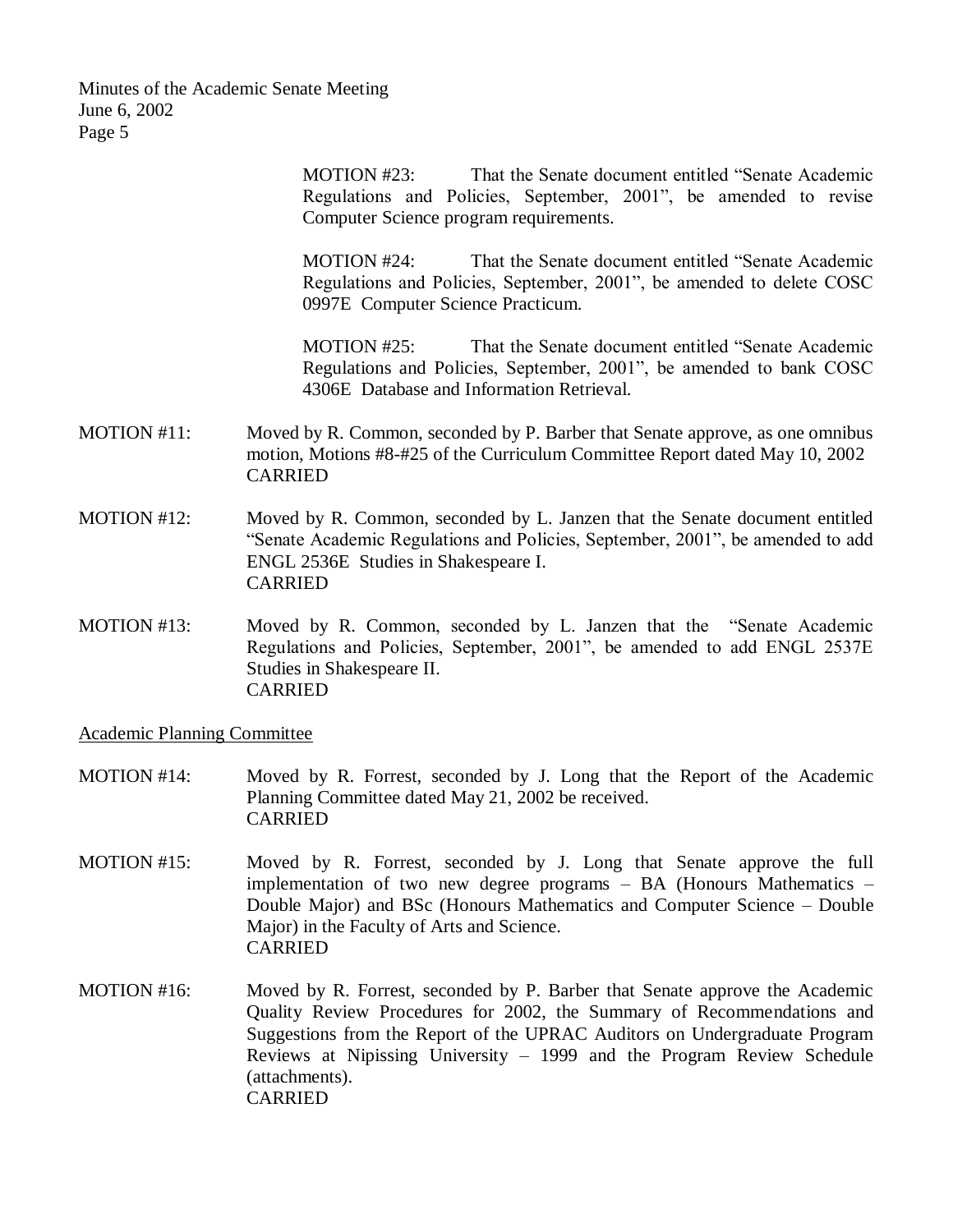#### Admissions, Promotions and Petitions Committee

MOTION #17: Moved by R. Bergquist, seconded by P. Barber that the Report of the Admissions, Promotions and Petitions Committee dated May 15, 2002 be received. CARRIED

#### May 29, 2002 Report

- MOTION #18: Moved by R. Bergquist, seconded by D. Shaffer that the Report of the Admissions, Promotions and Petitions Committee dated May 29, 2002 be received. CARRIED
- MOTION #19: Moved by R. Bergquist, seconded by P. Barber that Senate admit to their respective degrees in-course the students listed on Appendix "A" who have completed all requirements of their respective degrees and that diplomas for the degrees be awarded. CARRIED

### AMENDMENT OF BY-LAWS

- MOTION #20: Moved by J. McIntosh, seconded by M. Kariuki that the composition of the Academic Computing Committee be amended to include three senators from each Faculty. CARRIED
- MOTION #21: Moved by J. McIntosh, seconded by D. Brackenreed that the Senate By-laws be amended to add the Vice-President Academic and Research to the Senate composition (details appended). CARRIED

### OTHER BUSINESS

MOTION #22: Moved by D. Marshall, seconded by R. Forrest that Senate discharge the nonstanding Senate committees including Senate and Dean's Search Committees and Selection Committees for 2001-2002 as identified in the Agenda.

> a) Assessment Subcommittee for Dr. Rowbotham's application for reappointment with tenure

Assessment Subcommittee for Dr. Phillips' application for reappointment with tenure

Assessment Subcommittee for Dr. Brown's application for reappointment with tenure

Assessment Subcommittee for Dr. Chow's application for promotion to Professor

Assessment Subcommittee for Dr. Tuncali's application for promotion to Professor

CARRIED